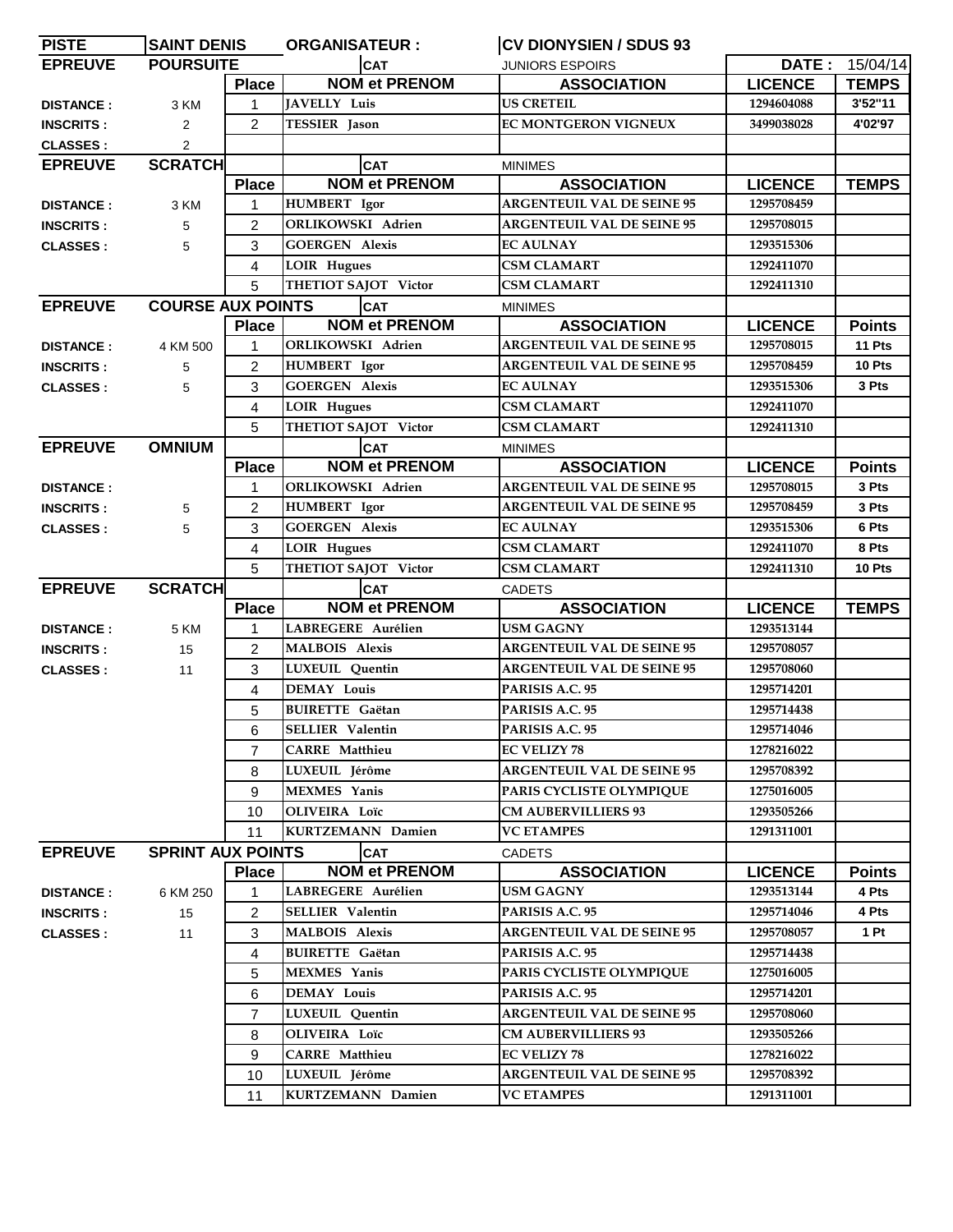| <b>EPREUVE</b>   | <b>OMNIUM</b>            |                | <b>CAT</b>              | <b>CADETS</b>                     |                |               |
|------------------|--------------------------|----------------|-------------------------|-----------------------------------|----------------|---------------|
|                  |                          | <b>Place</b>   | <b>NOM et PRENOM</b>    | <b>ASSOCIATION</b>                | <b>LICENCE</b> | <b>Points</b> |
| <b>DISTANCE:</b> |                          | $\mathbf{1}$   | LABREGERE Aurélien      | <b>USM GAGNY</b>                  | 1293513144     | 2 Pts         |
| <b>INSCRITS:</b> | 15                       | 2              | <b>MALBOIS Alexis</b>   | <b>ARGENTEUIL VAL DE SEINE 95</b> | 1295708057     | 5 Pts         |
| <b>CLASSES:</b>  | 11                       | 3              | <b>SELLIER Valentin</b> | PARISIS A.C. 95                   | 1295714046     | 8 Pts         |
|                  |                          | 4              | <b>BUIRETTE</b> Gaëtan  | PARISIS A.C. 95                   | 1295714438     | 9 Pts         |
|                  |                          | 5              | <b>LUXEUIL</b> Quentin  | <b>ARGENTEUIL VAL DE SEINE 95</b> | 1295708060     | 10 Pts        |
|                  |                          | 6              | <b>DEMAY Louis</b>      | PARISIS A.C. 95                   | 1295714201     | 10 Pts        |
|                  |                          | $\overline{7}$ | <b>MEXMES</b> Yanis     | PARIS CYCLISTE OLYMPIQUE          | 1275016005     | 14 Pts        |
|                  |                          | 8              | <b>CARRE</b> Matthieu   | <b>EC VELIZY 78</b>               | 1278216022     | 16 Pts        |
|                  |                          | 9              | OLIVEIRA Loïc           | <b>CM AUBERVILLIERS 93</b>        | 1293505266     | 18 Pts        |
|                  |                          | 10             | LUXEUIL Jérôme          | <b>ARGENTEUIL VAL DE SEINE 95</b> | 1295708392     | 18 Pts        |
|                  |                          | 11             | KURTZEMANN Damien       | <b>VC ETAMPES</b>                 | 1291311001     | 22 Pts        |
| <b>EPREUVE</b>   | <b>START SPRINT</b>      |                | <b>CAT</b>              | <b>DAMES</b>                      |                |               |
|                  |                          | <b>Place</b>   | <b>NOM et PRENOM</b>    | <b>ASSOCIATION</b>                | <b>LICENCE</b> | <b>TEMPS</b>  |
| <b>DISTANCE:</b> | 3 KM 250                 | 1              | <b>TESSIER Océane</b>   | EC MONTGERON VIGNEUX              | 3499031213     |               |
| <b>INSCRITS:</b> | 8                        | 2              | LE BRAS Justine         | <b>ARGENTEUIL VAL DE SEINE 95</b> | 1295708416     |               |
| <b>CLASSES:</b>  | 8                        | 3              | <b>DRAGONI Elina</b>    | <b>USM GAGNY</b>                  | 1293513024     |               |
|                  |                          | 4              | <b>RENAULT Carine</b>   | <b>CM AUBERVILLIERS 93</b>        | 1293505089     |               |
|                  |                          | 5              | WITTE Sina              | <b>CSM PUTEAUX</b>                | 1292401294     |               |
|                  |                          | 6              | <b>DEMIAUTTE Léa</b>    | PARISIS A.C. 95                   | 1295714009     |               |
|                  |                          | $\overline{7}$ | AIECH Katleen           | <b>TEAM 94 VILLENEUVOISE</b>      | 1294601133     |               |
|                  |                          | 8              | <b>BAILLARD</b> Laurie  | <b>ARGENTEUIL VAL DE SEINE 95</b> | 1295708051     |               |
| <b>EPREUVE</b>   | <b>COURSE AUX POINTS</b> |                | <b>CAT</b>              | <b>DAMES</b>                      |                |               |
|                  |                          | <b>Place</b>   | <b>NOM et PRENOM</b>    | <b>ASSOCIATION</b>                | <b>LICENCE</b> | <b>Points</b> |
| <b>DISTANCE:</b> | 5 KM                     | $\mathbf{1}$   | <b>TESSIER Océane</b>   | <b>EC MONTGERON VIGNEUX</b>       | 3499031213     | 17 Pts        |
| <b>INSCRITS:</b> | 8                        | $\overline{2}$ | <b>DRAGONI Elina</b>    | <b>USM GAGNY</b>                  | 1293513024     | 11 Pts        |
| <b>CLASSES:</b>  | 8                        | 3              | <b>LE BRAS</b> Justine  | <b>ARGENTEUIL VAL DE SEINE 95</b> | 1295708416     | 6 Pts         |
|                  |                          | 4              | <b>RENAULT</b> Carine   | <b>CM AUBERVILLIERS 93</b>        | 1293505089     | 5 Pts         |
|                  |                          | 5              | WITTE Sina              | <b>CSM PUTEAUX</b>                | 1292401294     | 4 Pts         |
|                  |                          | 6              | <b>DEMIAUTTE Léa</b>    | PARISIS A.C. 95                   | 1295714009     |               |
|                  |                          | $\overline{7}$ | <b>BAILLARD Laurie</b>  | <b>ARGENTEUIL VAL DE SEINE 95</b> | 1295708051     |               |
|                  |                          | 8              | AIECH Katleen           | <b>TEAM 94 VILLENEUVOISE</b>      | 1294601133     |               |
| <b>EPREUVE</b>   | <b>OMNIUM</b>            |                | <b>CAT</b>              | <b>DAMES</b>                      |                |               |
|                  |                          | <b>Place</b>   | <b>NOM et PRENOM</b>    | <b>ASSOCIATION</b>                | <b>LICENCE</b> | <b>TEMPS</b>  |
| <b>DISTANCE:</b> |                          | 1              | <b>TESSIER Océane</b>   | <b>EC MONTGERON VIGNEUX</b>       | 3499031213     | 2 Pts         |
| <b>INSCRITS:</b> | 8                        | $\overline{2}$ | DRAGONI Elina           | <b>USM GAGNY</b>                  | 1293513024     | 5 Pts         |
| <b>CLASSES:</b>  | 8                        | 3              | <b>LE BRAS</b> Justine  | <b>ARGENTEUIL VAL DE SEINE 95</b> | 1295708416     | 5 Pts         |
|                  |                          | 4              | RENAULT Carine          | <b>CM AUBERVILLIERS 93</b>        | 1293505089     | 8 Pts         |
|                  |                          | 5              | WITTE Sina              | <b>CSM PUTEAUX</b>                | 1292401294     | 10 Pts        |
|                  |                          | 6              | <b>DEMIAUTTE Léa</b>    | PARISIS A.C. 95                   | 1295714009     | 12 Pts        |
|                  |                          | $\overline{7}$ | <b>BAILLARD Laurie</b>  | <b>ARGENTEUIL VAL DE SEINE 95</b> | 1295708051     | 15 Pts        |
|                  |                          | 8              | AIECH Katleen           | <b>TEAM 94 VILLENEUVOISE</b>      | 1294601133     | 15 Pts        |
| <b>EPREUVE</b>   | <b>ELIMINATION</b>       |                | <b>CAT</b>              | <b>JUNIORS SENIORS</b>            |                |               |
|                  |                          | <b>Place</b>   | <b>NOM et PRENOM</b>    | <b>ASSOCIATION</b>                | <b>LICENCE</b> | <b>TEMPS</b>  |
| <b>DISTANCE:</b> |                          | 1              | EVENOT Killian          | <b>CC NOGENT SUR OISE</b>         | 1960037096     |               |
| <b>INSCRITS:</b> | 21                       | 2              | NOEL Aurélien           | PARISIS A.C. 95                   | 1295714246     |               |
| <b>CLASSES:</b>  | 19                       | 3              | TAHIR Zinédine          | <b>LES BLEUS DE France</b>        | 1292402023     |               |
|                  |                          | 4              | <b>DRAGONI</b> Vincent  | <b>USM GAGNY</b>                  | 1293513012     |               |
|                  |                          | 5              | PIERRU Arnaud           | PARISIS A.C. 95                   | 1295714108     |               |
|                  |                          | 6              | LEPAIN Sébastien        | <b>VC GARENNOIS</b>               | 1292407025     |               |
|                  |                          | $\overline{7}$ | LASSAUNIERE Olivier     | PARISIS A.C. 95                   | 1295714016     |               |
|                  |                          | 8              | <b>JAVELLY Luis</b>     | <b>US CRETEIL</b>                 | 1294604088     |               |
|                  |                          | 9              | PRUDHOMME Alexandre     | <b>US CRETEIL</b>                 | 1294604340     |               |
|                  |                          |                | TESSIER Jason           | <b>EC MONTGERON VIGNEUX</b>       | 3499038028     |               |
|                  |                          | 10             |                         |                                   |                |               |